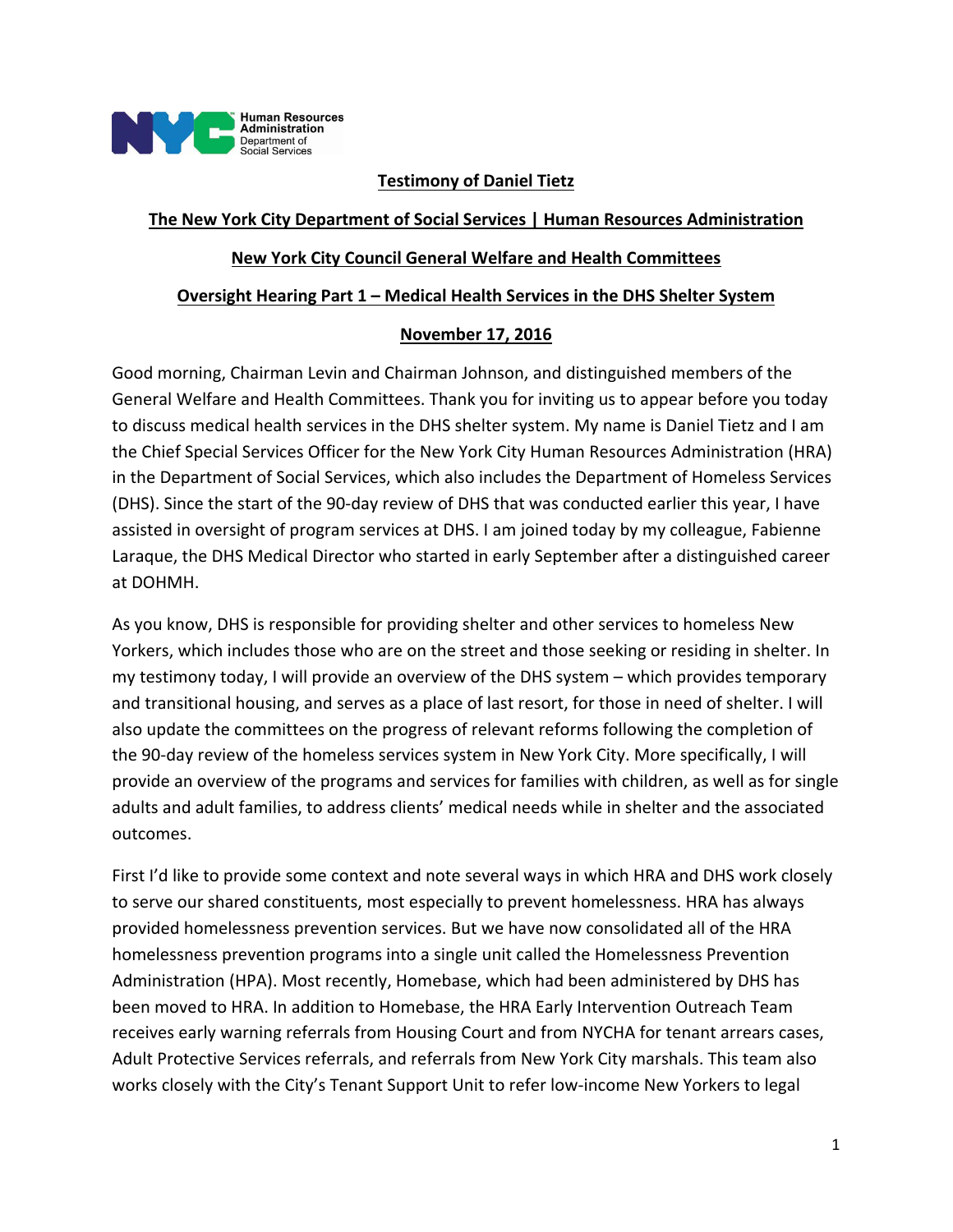services providers under contract with HRA to help them avert eviction, displacement, and homelessness.

Another key component of HRA's homelessness prevention work is rental assistance. Rental assistance programs to keep families and individuals in their homes and to help those in shelter exit to permanent housing are both better for families and individuals and more cost‐effective for taxpayers. After Advantage – the State‐City rental assistance program supporting thousands of families – was ended by the State and the City in 2011, the City's shelter population increased exponentially from about 37,000 in 2011 to nearly 51,000 in 2014. Over the past two years, the new rental assistance programs and other permanent housing efforts have enabled 40,540 children and adults in 13,806 households to avert entry into or to move from DHS and HRA shelters.

Further, from January 2014 through June 2016, about 131,000 households – including approximately 390,000 people – received emergency rental assistance to help them stay in their homes, averaging about \$3,600 per case, which is much less than the \$41,000 it costs each year to shelter a family.

And finally, within HPA, the HRA Office of Civil Justice oversees the City's civil justice services and monitors the progress and effectiveness of these quality, free, legal assistance programs, a key component of the Administration's plan for addressing the needs of low-income New Yorkers and reducing poverty and income inequality. Providing coordinated homelessness prevention programs, including legal services and rental assistance, is much less expensive than the cost of a homeless shelter. This Administration has increased funding for legal services to prevent evictions, harassment, and homelessness 10‐fold, from \$6.4 million in FY2013 to \$62 million in this fiscal year when the program is fully implemented. We are seeing results, even before full implementation, including a 24% decrease in evictions by City marshals over the past two years and an increase in legal representation of tenants in Housing Court from 1% as reported by the State Office of Court Administration for 2013 to 27% this year. When this tenant legal services program is fully ramped‐up, the funding will enable legal services organizations to provide legal assistance to 33,000 low‐income households, including some 113,000 New Yorkers.

Those most at risk of homelessness are affected by high rates of poverty, family conflict and domestic violence, and poor health, including high rates of chronic disease, and low access to care. At DHS intake points, which I will identify shortly, clients arrive with a host of complex and interrelated challenges, but have one thing in common: a lack of safe and affordable permanent housing. It is both our legal and moral obligation to shelter those New Yorkers who are found to be eligible for and in need of shelter.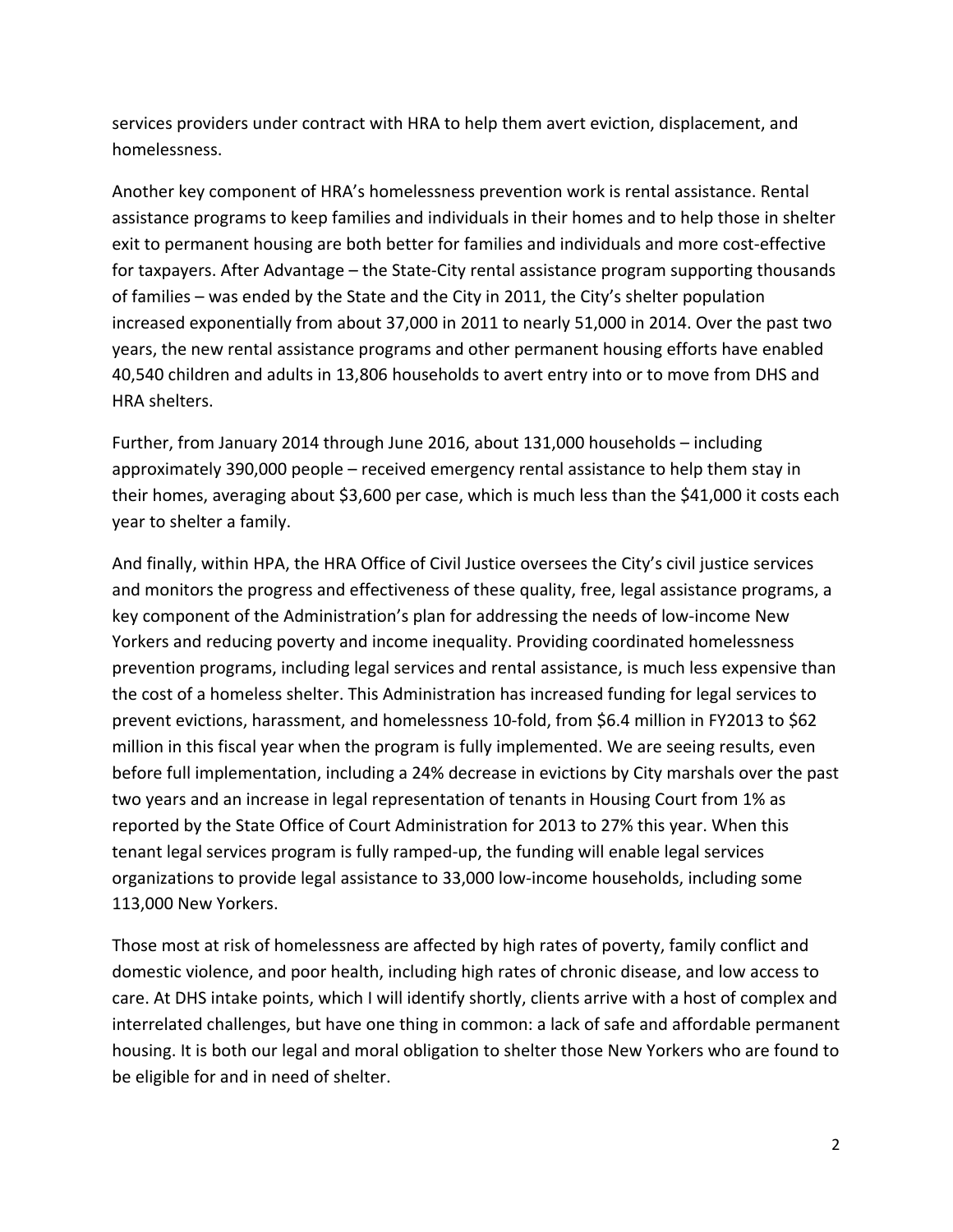In collaboration with HRA, DHS works to prevent homelessness when possible; to provide temporary, emergency shelter when needed; and to help individuals and families transition to permanent affordable housing. DHS achieves this through providing coordinated, compassionate, high‐quality services and supports in our homelessness prevention work; street and subway outreach; sheltering individuals and families; and moving clients to housing permanency and supporting their transitions with aftercare services. We do this in furtherance of our system‐wide, collective efforts to reduce homelessness and to improve the lives of all the clients we serve.

As of November 15, 2016, DHS is sheltering 60,588 individuals, including:

- 23,760 children
- 36,828 adults

These individuals and families are housed across DHS's system at facilities for singles, adult families with no minor children, and families with minor children utilizing shelters, cluster units, and commercial hotels. Among the facilities that constitute the DHS portfolio, 47 single adult shelters and 23 families with children shelters have access to on‐site health care. The facilities with on-site health care are operated through contracts with non-profit organizations, including:

- Care for the Homeless
- Harlem United
- Project Renewal
- Bowery Residents Committee
- Floating Hospital
- Montefiore Children's Project
- ICL/HHC
- William F. Ryan
- HELP/PSI
- Housing Works
- Lutheran Family Health Services
- Interfaith Medical Center
- Janian Health

The remainder of facilities within the DHS portfolio secure and maintain connections to neighborhood and community health care providers to which clients are referred.

Consistent with City and State laws governing the right to shelter and the Americans with Disabilities Act, reasonable accommodations are made available to all clients either at the same shelter or via transfer to a more suitable facility upon demonstration of need. Reasonable accommodation may include modification to a facility's policies and practices, addressing architectural, communication or transportation barriers, and the provision of auxiliary aids, such as refrigerators, or accommodations for service animals. Additionally, many shelters have art therapists, occupational therapists and recreational activities, such as outings, yoga, and health classes. Further, all shelters follow the NYC DOHMH food standards and dietary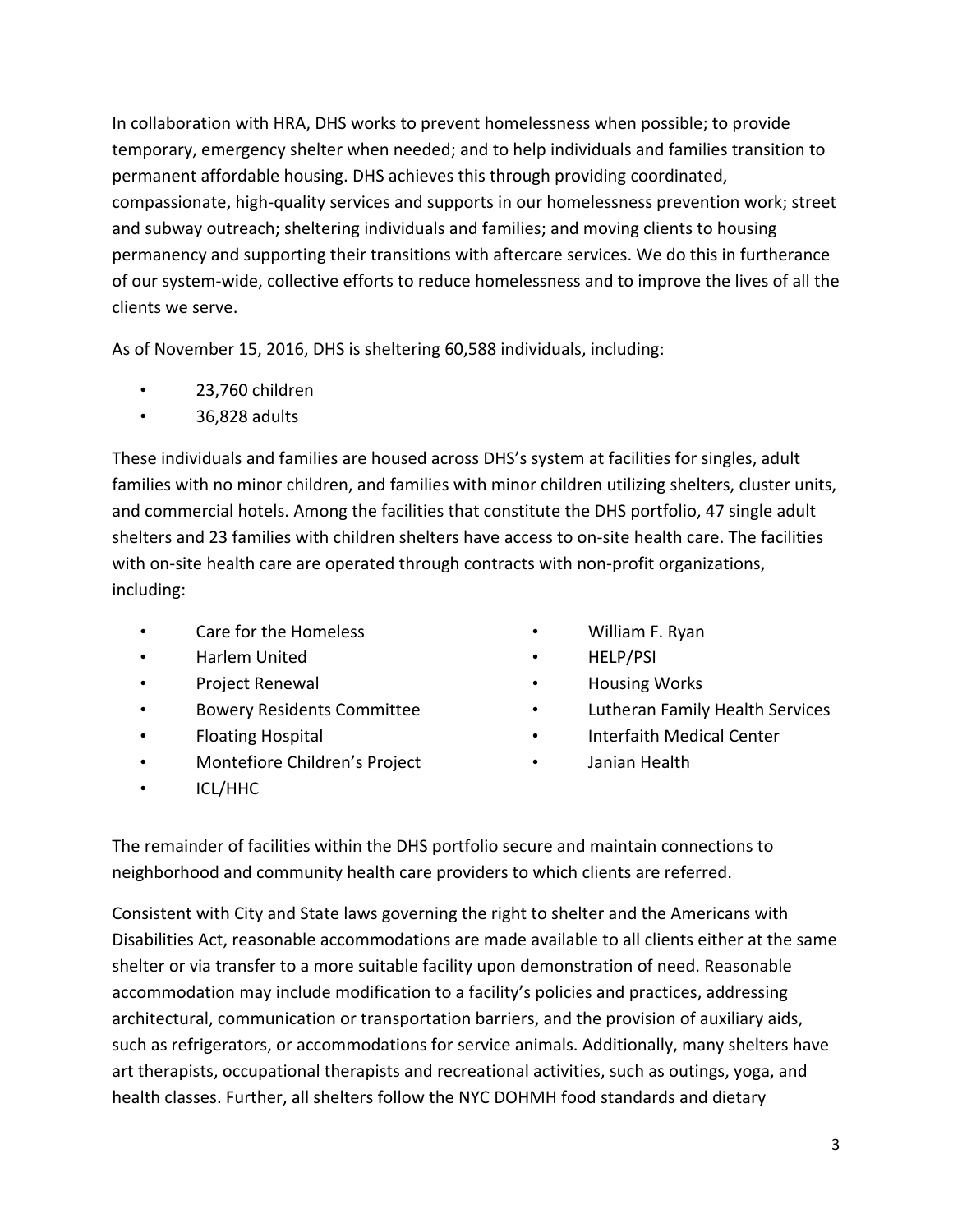guidelines and all single adult shelters provide three nutritious meals per day and snacks. In addition, special diets are provided as needed.

# **Reforms**

As a result of the 90‐day review, DHS is implementing a series of 46 reforms in order to address gaps in service delivery, inadequate programming, and the safety and security of shelter clients. This includes significant improvements in how DHS delivers and ensures health care for those seeking or residing in shelter. The improvements, for example, include adding appropriately licensed and experienced clinical staff to the DHS Medical Director's office. These individuals will assist the Medical Director in designing evidence-based standards of care, planning and implementing newly‐expanded program monitoring and oversight, and will conduct evaluations of existing programs and services.

Currently, in addition to the existing licensed Medical Director, there is one social worker with a MSW, one administrator/deputy to the medical director, three administrative/clerical staff and one staff analyst. As part of the findings of the 90‐day review, we are adding experienced and qualified licensed clinical staff. These funded positions will include a deputy medical/clinical director (MD or nurse practitioner or clinical psychologist or licensed clinical social worker), a licensed nutritionist, a MPH/PhD health services analyst, and a registered nurse/MPH. These additional staff will allow DHS to better respond to those in shelter with medical and behavioral health needs and to design, plan, and oversee such services.

Among the improvements identified as part of the 90‐day review that began in December 2015, we are presently:

- Improving the hospital and nursing home referral process by revising and automating the referral system, and centralizing review of the referrals, including addressing the need to allocate additional qualified staff. DHS is consulting with shelter providers and with selected hospitals, as well as hospitals and nursing homes associations, to obtain input to optimize the process. With the improvement of the referral process from medical facilities we intend to reduce the number of inappropriate referrals.
- Developing and revising medical and mental health standards for the screening at intake and comprehensive assessments in the Assessment shelters to ensure that such assessments are completed, clients are transferred in a timely manner to program shelters, and all data is entered into the DHS client database, so as to ensure that clients' clinical information and needs are available to providers in shelters or via referral. This will include revising and reissuing the RFP for the medical providers at intake and assessment for adults and families.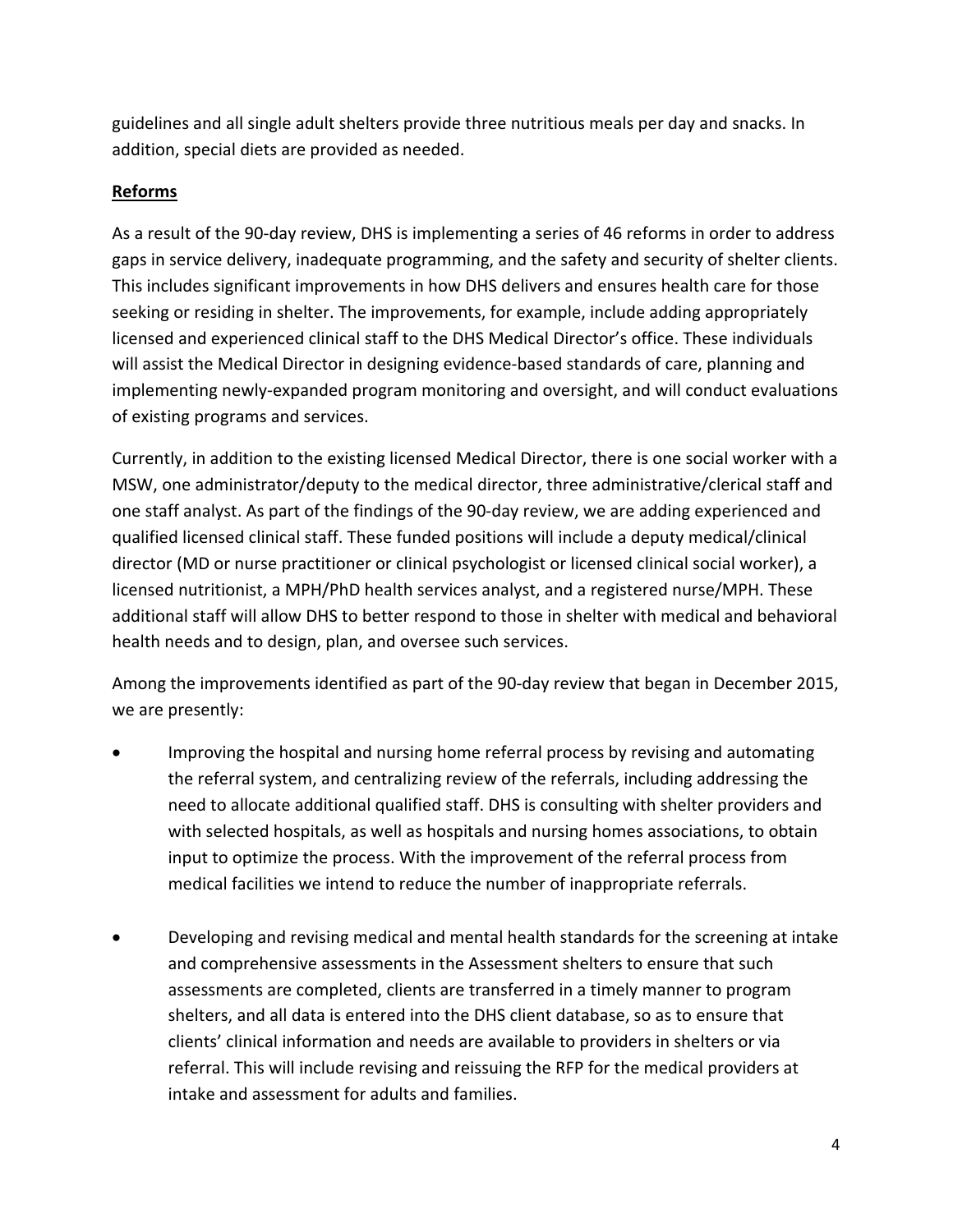- Reviewing the possibility of requiring providers to conduct (or refer for) regular medical assessments of residents in the system for more than six months.
- Enhancing the assessments for FWC to obtain a more thorough profile of the health of each family member so as to identify issues early and to better facilitate linkages and coordination of care.
- Developing standards of care for medical and mental health care (which is underway) on‐site at shelters or via MOU and linkage agreements, and strengthen linkage with medical providers in the community.
- Using newly‐developed standards of care, including the use of evidence‐based tools and interventions, to inform open‐ended Requests for Proposals to solicit shelter and services providers.
- Revising program monitoring and quality management tools and systems, including adding regular site visits by appropriately trained and skilled DHS staff. This includes:
	- o Training DHS program staff that monitor the shelters in performance‐based program monitoring related to health services and provide them with tools and data to inform the review;
	- o Hiring data analysts and epidemiologists to create and analyze indicators and create a quality management program;
	- o Hiring a nutritionist to improve food services and outcomes for those who require special diets due to illness;
	- o Establishing a mortality review program to review all deaths and identify those that could have been prevented and develop interventions to prevent such deaths.
- Collaborating with providers of health care for the homeless and public and not‐for‐ profit providers to create a seamless system of care for the homeless, capitalizing on existing care systems in New York City and using shelter providers as points of clinical assessment, entry into care, coordination of care, and health and wellness promotion, from medical to dental care and nutritional education and services.
- Expanding on health education and health promotion to increase self‐sufficiency and examining effective ways to measure improvements.
- Working closely with hospitals and other providers, we are also focusing on the needs of a modest group of chronically homeless persons who are high utilizers of Medicaid‐paid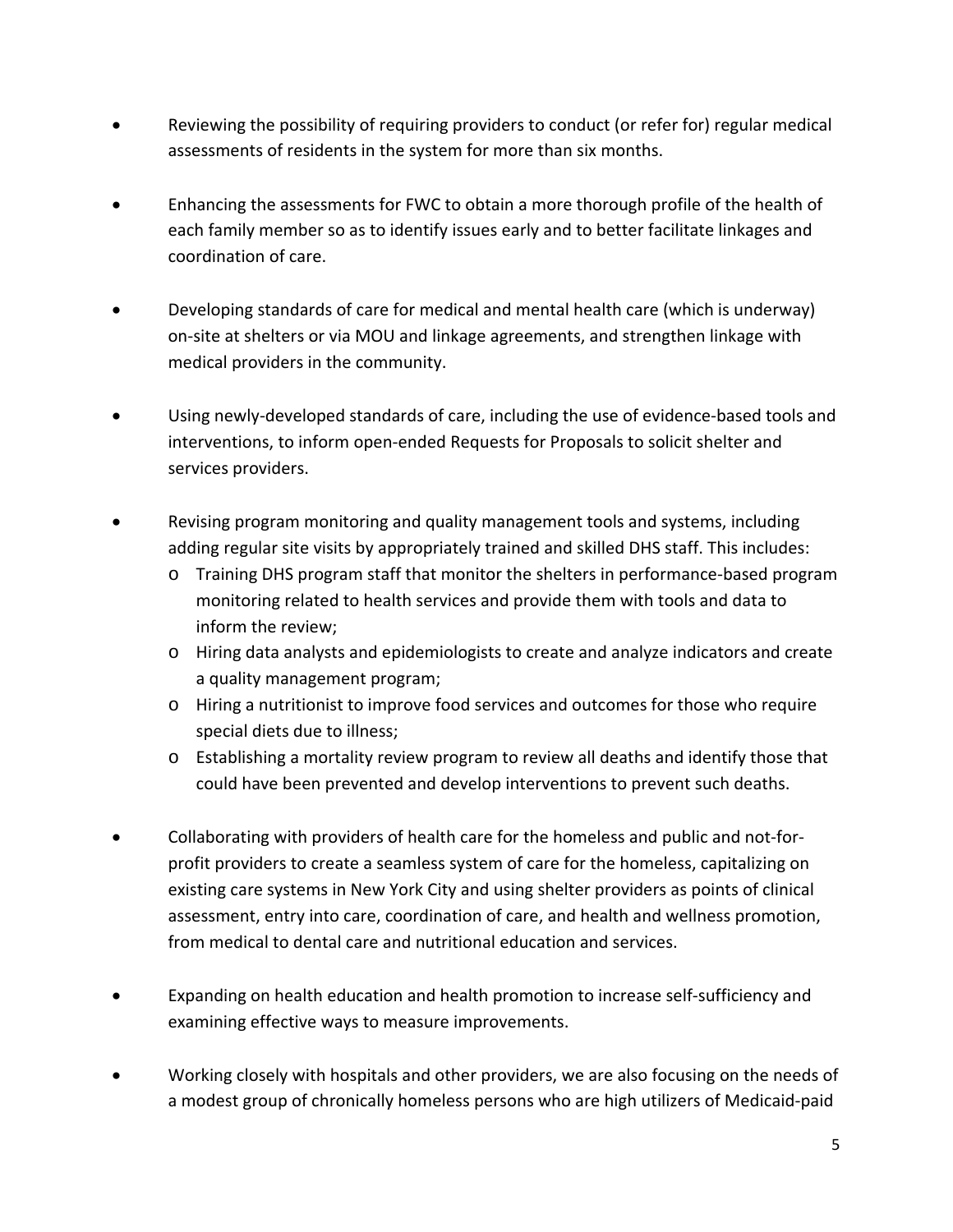services and have significant health and/or behavioral health conditions so as to better coordinate their care and services, including facilitating their transition to appropriate housing and services.

I will now describe our Families with Children system, followed by our Single Adult system.

# **Families With Children**

Families with minor children enter DHS shelter through the central intake center called the Prevention Assistance and Temporary Housing (PATH) center. Many families have existing medical and mental health care providers and thus not all families at PATH are referred to the on‐site medical provider for comprehensive assessments. At PATH, each woman of childbearing age in the family is asked about pregnancy, the presence of an infant under four months of age, any acute medical needs, or the presence of a communicable disease. If any of these are present, the family is referred to The Floating Hospital, which is the on‐site clinical provider. The on‐site clinicians then conduct a more in‐depth screening and offer indicated and necessary emergency services, referrals for follow‐up in the community, and health education, as well as coordination with the client's existing health care providers. Once in shelter, clients are encouraged to and assisted in seeking care from their primary care physicians or a local clinic of their choice.

In Families with Children (FWC) shelters, the Clinical Services Unit was launched in the winter of 2015 and consists of a team of social workers who serve the FWC shelter system. At full scale, the unit will include 24 social workers (MSWs and LMSWs), plus two supervisors (LMSWs), one Deputy Director (LMSW), and a Director (LCSW). Through referrals from DHS colleagues, staff from the Clinical Services Unit work with families to provide support and guidance as families search for permanent housing. The social workers also connect the families they assist to secure services and resources in the community so as to better ensure that they remain permanently housed once they leave shelter. The social workers do this by:

- Completing a comprehensive biopsychosocial Family Assessment to learn the family's history, to understand their social context and risk factors for poor outcomes, and assess their service needs.
- Using the Family Assessment, which guides the provision of short‐term counseling.
- Making referrals to community services, such as behavioral health treatment, preventive services, or other resources as identified.
- Obtaining consent from the family to speak with any existing service provider in the community to determine if such services meet the family's needs. If not, they will present alternative services to the family.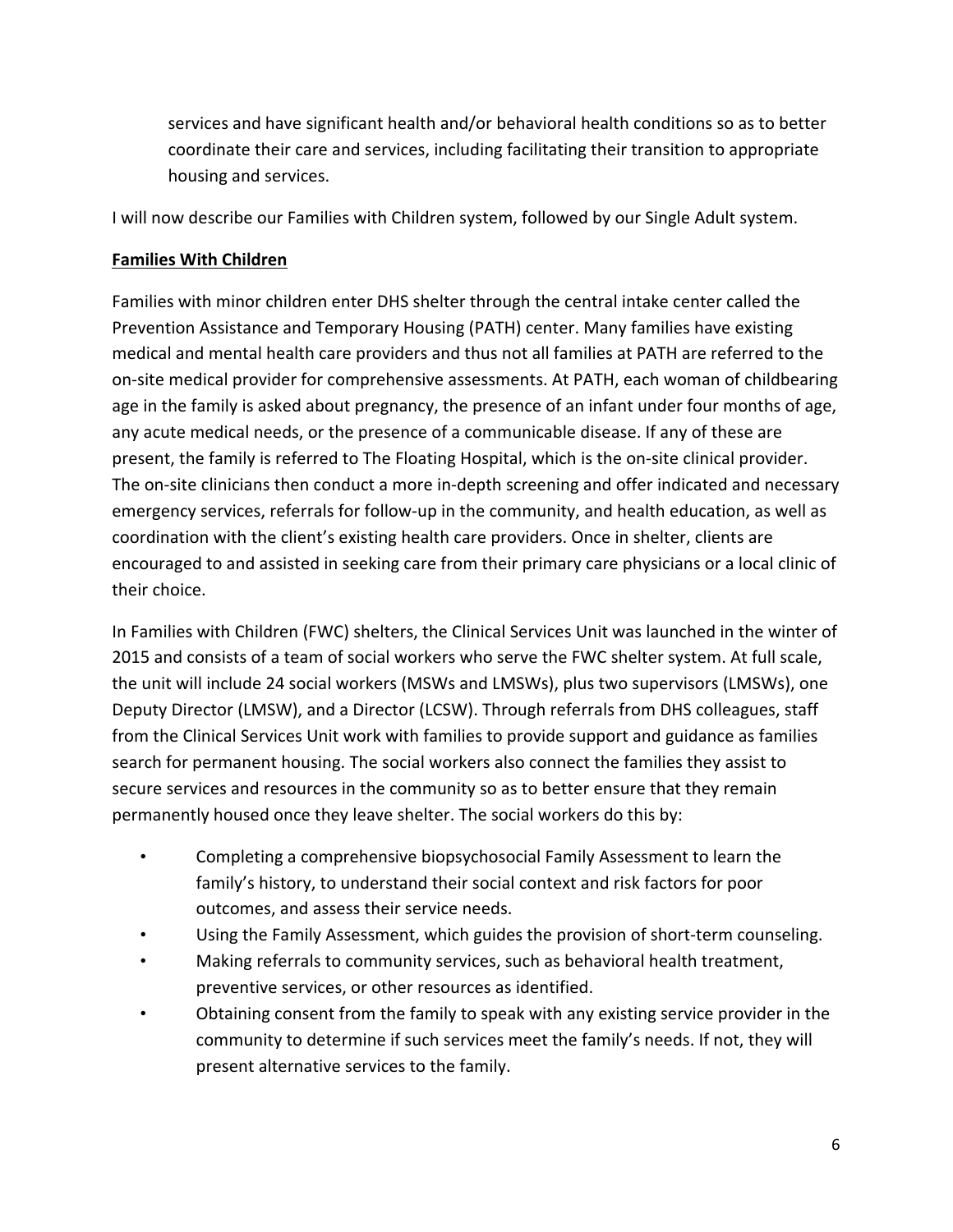- Following-up with the family to ensure that services to which they were referred are satisfactory and addressing the family's needs. Again, the social workers also obtain consent to directly coordinate with the service provider, as needed.
- Serving as a liaison with the New York City Administration for Children's Services (ACS) if a family has ACS involvement and assisting ACS in determining service needs.
- Serving as a mediator with shelter staff if there are tensions and conflict among staff and the family.

Service planning is an integral part of case management. Staff assist the clients in creating an independent living plan (ILP) and making the right referrals, finding the needed resources that will have the greatest impact on a family's success in achieving housing permanency goals. As part of a family's permanent housing plan, family shelters are required to establish linkage agreements with health clinics and providers in the community for convenient and ready access to medical services.

Additionally, the provider at PATH delivers health education for new parents, including counseling on safe sleeping, such as placing their infant on his/her back to sleep and keeping the crib free of clutter and soft bedding, and never placing or sleeping with an infant on an adult bed or sofa. Families are counseled on other relevant health subjects, such as the dangers of second‐hand smoke, and referrals are made to the Nurse Family Partnership program, if applicable. Nurse‐Family Partnership is a nurse home visiting program for women who are having their first baby. When enrolled in the program, a specially trained nurse will visit the mother throughout pregnancy and until the baby is two years old.

To summarize, in CY15, there were 9,453 health‐related visits among 4,608 patients who sought services from the on-site medical clinic at PATH.

# **Single Adults**

For single adult men (and adult families), shelter intake occurs at the  $30<sup>th</sup>$  Street site in Manhattan, while single adult women access shelter at the HELP Women's Shelter in Brooklyn or the Franklin Shelter in the Bronx. Some of these individuals (and adult families) are under established care with private or hospital‐based clinicians. For many, however, entry into the DHS system may be the first contact they've had with the health care system in several years. As such, DHS has comprehensive screening services for clients with medical and/or behavioral health conditions at six assessment shelters and require that shelter medical providers offer each client the opportunity to engage in a medical history and physical, as well as a brief psychiatric assessment, within five to ten days, respectively, of the client's arrival. The medical history and physical includes routine laboratory testing and preventive care, including Pap smears, screening for colon and prostate cancer, and referral for mammograms. The physical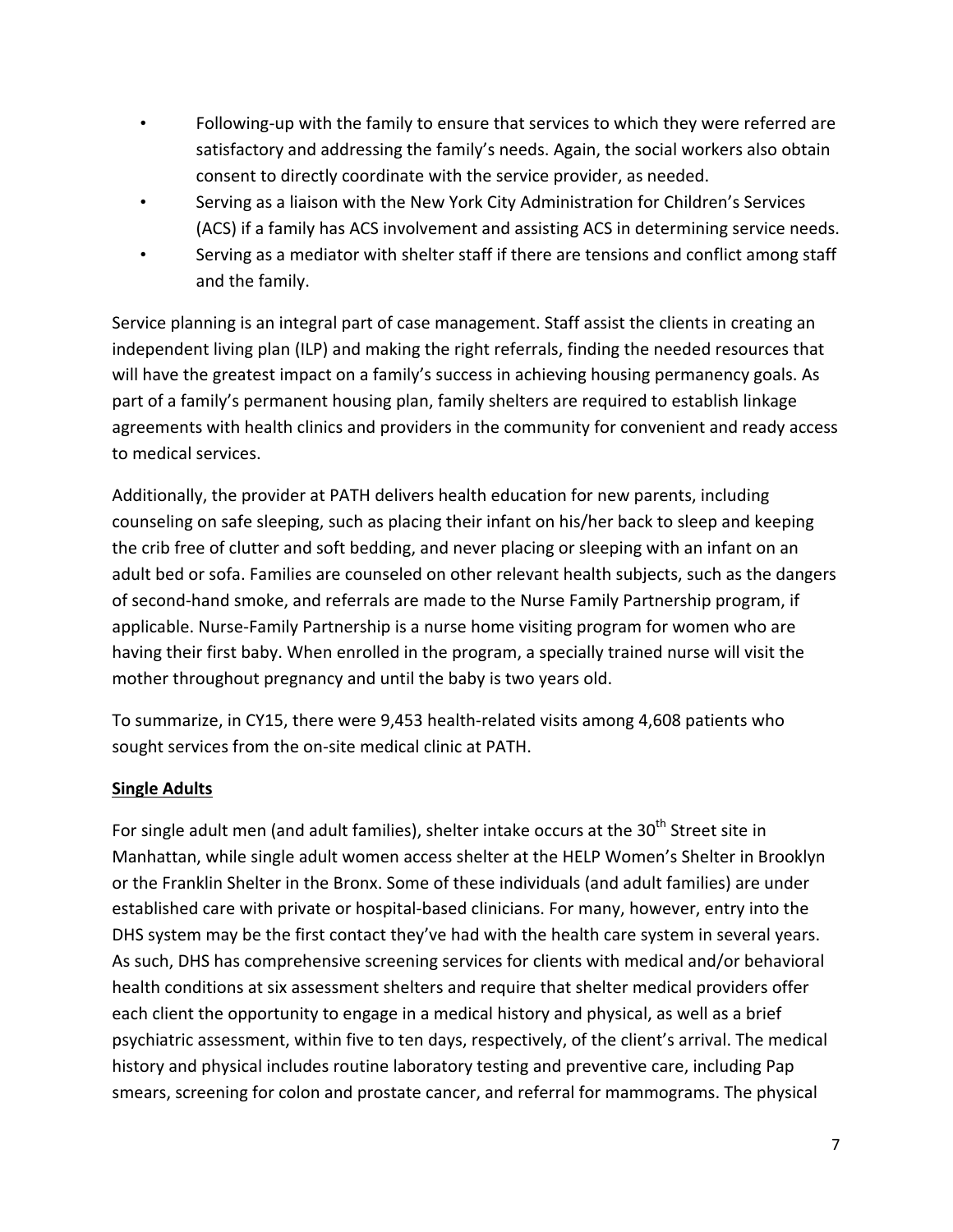examination is followed by screening for communicable or infectious diseases, such as tuberculosis and HIV. The brief psychiatric assessment includes, but is not limited to, any chief complaint, history of present illness, past psychiatric history, substance use history, medications, family and social history, and a full mental status examination. In addition to the medical, behavioral and social health assessments, each client's financial and housing history are obtained at intake.

This comprehensive screening is used to determine the needs of each applicant and to select the shelter that may best meet their needs, as available. Clients with medical needs are, where possible, assigned to shelters closer to their medical providers or with elevators for those with limited mobility. Currently, there are two shelters that house adults with medical needs with home care on-site; unfortunately, these beds are quite limited.

If a client remains in the shelter system beyond the initial assessment period, the client may receive medical and psychiatric care, as appropriate. At shelters without on‐site healthcare, clients are able to take advantage of a clinic close to their assigned shelter through linkage agreements. At those shelters with on‐site clinics, medical providers can complete medical histories and physical examinations for all clients. In addition, the medical provider is able to provide the following services: annual history and physical examinations; episodic care and first aid; limited ongoing primary care, as needed; tuberculosis skin testing; specimen collection for laboratory testing; writing of prescriptions or directly facilitating obtaining medications for the client; HIV counseling and testing; gynecological examinations; monitoring of chronic diseases; medication administration, management, and supervised self‐administration for select clients who are unable to consistently medicate themselves; and referrals to specialty medical care.

The Permanency Unit is currently working with the top 200 clients with the longest lifetime length of stay in the adult service shelter system. These clients present significant barriers to housing permanency. Among the most common barriers are mental illness, substance use disorders, immigration status, or a combination of these factors. Our team partners with shelter staff to use client‐centered approaches to address these barriers and explore additional services or resources for the clients. We coordinate all services to create the best path out of the shelter for these clients.

## **Outreach Programs and Facilities**

Among the 24 Safe Havens and Drop-In Centers, all have clinical services on-site, save for one Safe Haven. DHS Outreach teams provide emergency and crisis intervention, counseling, case management, assistance with entitlements, benefits, housing and other resources, and provides referrals and linkages to health care services, as necessary, to individuals choosing to live on the streets. All clients are provided a clinical assessment upon intake to a Drop-in or Safe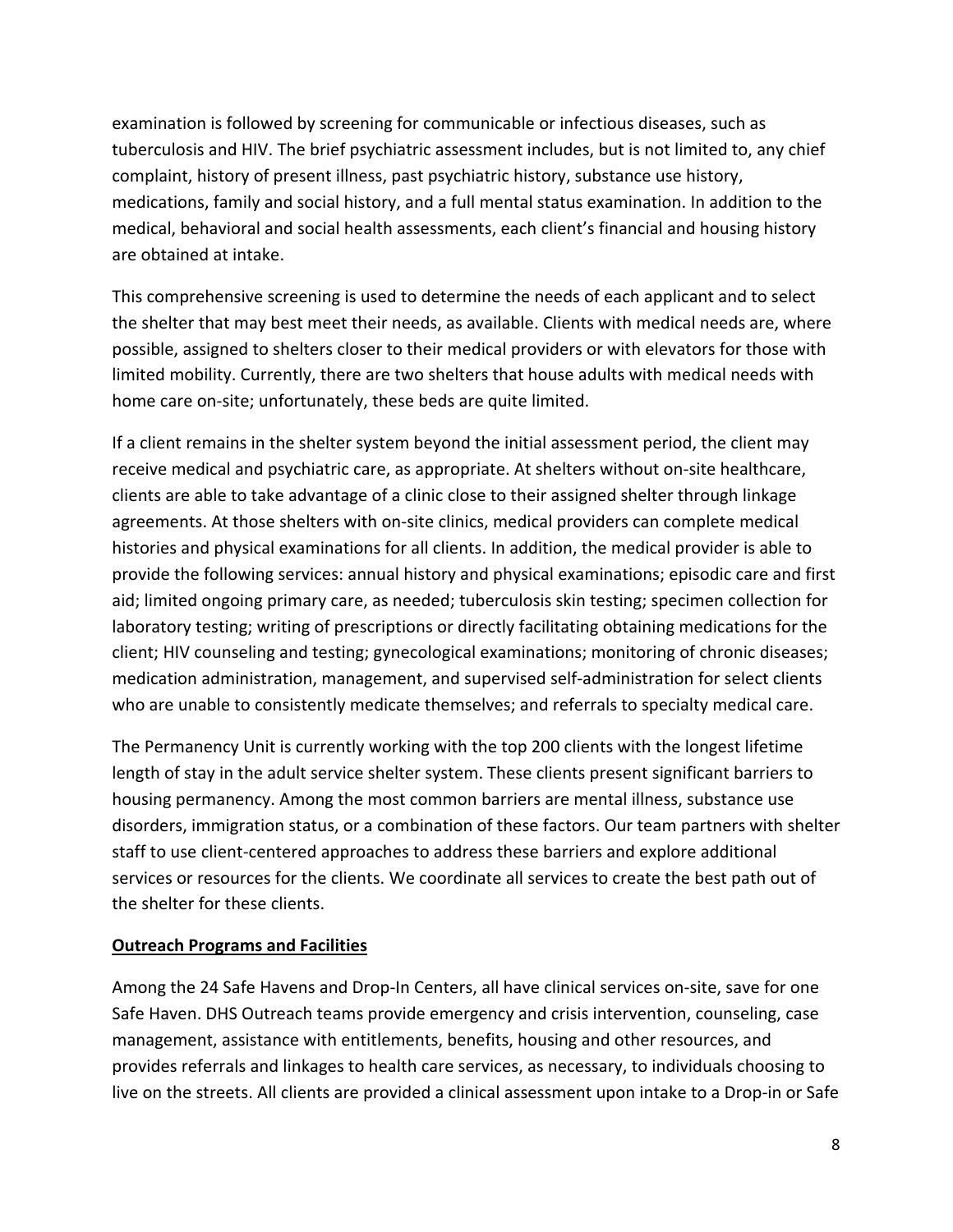Haven. These initial assessments do not include psychosocial or psychiatric evaluations; they are straightforward risk assessments.

In FY16, 9,365 Drop‐in clients and 1,482 Safe Haven Clients received clinical assessments and were connected to care at intake.

## **Supportive Housing**

Late last year, the Administration made the largest-ever investment in expanding the stock of supportive housing units by committing to funding 15,000 new or converted units in the next 15 years. These units are critical to reducing the DHS census by making available permanent affordable housing with behavioral health and social services for those who require such support in order to live in the community. In FY16 DHS submitted a total of 6,824 HRA 2010e applications for supportive housing. The need for supportive housing far outpaces the current supply; as such, these new units are vital to addressing that need.

## **Referrals from acute care hospitals and long‐term care facilities**

Referrals from acute care hospitals and nursing homes often include individuals with acute and chronic medical conditions. DHS has established a standard referral process to ensure only those who are medically appropriate for shelters enter the system, pursuant to 18 New York Codes, Rules and Regulations (NYCRR), Chapter II, Part 491 (Shelter for Adults). In FY16, there were 1,843 referrals from acute care hospitals for single males entering the shelter system for the first time, and 65 from nursing homes. Of those, 33 and 14 were inappropriate, respectively.

Families with a household member with significant medical needs may gain entry to shelter if they can be assisted by another family member and/or home care services as they are afforded a private room or unit while in shelter. Single adults must be able to care for themselves in what are usually congregate settings as shelters are not skilled care facilities nor will home care providers deliver services on‐site to those not being sheltered in private units. To ensure that only persons medically appropriate for shelter are admitted, DHS screens hospital and nursing homes referrals through a standard questionnaire, in use since 2010, and oversees the placement of homeless single adults after hospitalization or a stay in another skilled care facility. DHS also facilitates appointments for medical and behavioral health follow‐up and can provide limited medication management support during business hours at those shelters with on-site medical clinics. For the remainder of the system, we offer safe storage and supervised self‐administration of medication.

All hospitals and nursing homes are required to complete and submit a standard DHS referral package at least 24 hours prior to the individual's anticipated discharge from an acute care or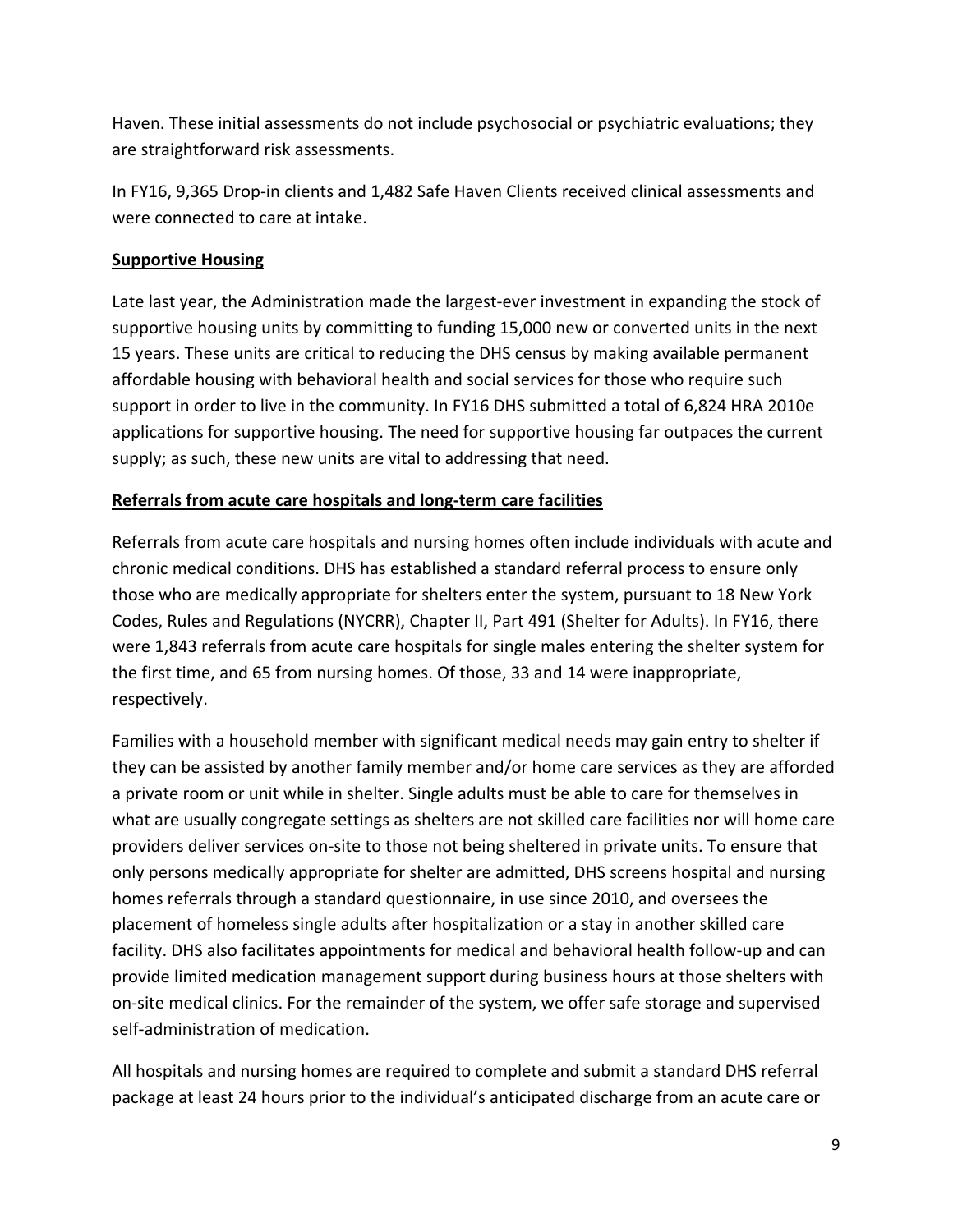other medical facility. At present, for single male clients who are new to DHS or returning to shelter after more than one year the Medical Director's office reviews and approves the referrals; for women who are new or returning after one year the referral is reviewed and approved by the providers at the women's Assessment Shelters; for those clients already in shelter and returning after a hospitalization the referral is reviewed by the client's assigned shelter. Because clients returning to their shelters after a hospitalization are not screened by a centrally‐located medical provider, DHS created the Shelter Referral line that medical providers can call to request information on their patents' assigned shelter, and a fax number to forward the hospital materials. DHS then reviews the materials and provides a response within 24 hours.

It is worth noting that during the 90‐day review we found this system to be inadequate. Dr. Laraque is quickly working to improve this process and the related systems to better ensure clients discharged from acute and other skilled care settings are medically appropriate for shelter.

# **Connection to Insurance**

DHS collaborates with numerous city agencies, as well as relevant state agencies, in order to connect clients to appropriate medical insurance. For example, in 2012, through a collaboration with NYS DOH and Maximus, which brokers Medicaid enrollment for the NYS Department of Health, homeless clients were assisted with enrollment in a Medicaid Managed Care program via facilitated enrollers at single adult and family shelters. Currently, upon entry into shelter, staff will call the NY Medicaid Choice hotline to enroll clients and case managers further assist and refer interested clients for enrollment in health insurance.

Because of their high level of need, homeless individuals may also benefit from enrollment in a Health Home, a care coordination and case management model for those with chronic illnesses in which providers coordinate care and services to effectively address a patient's needs. Health Home services are provided through a network of organizations – direct health, mental health and other care providers, health plans, and community-based organizations. Since 2013, in collaboration with SDOH, DOHMH, and H+H, DHS enrolls eligible clients in Health Homes, as available. Additionally, since 2013, we've been pairing specific Health Homes with designated singles shelters, based on geography, population type, availability of health care services on‐ site, and the capacity of each individual Health Home to accept new enrollees. Case managers call the identified Health Home, which then dispatches an enroller.

I would now like to respond to the bill before this committee, Intro. 929, which would require the Department of Homeless Services to submit to the Council and post on its website annually a report containing information on health services in shelter. We support the intent of this